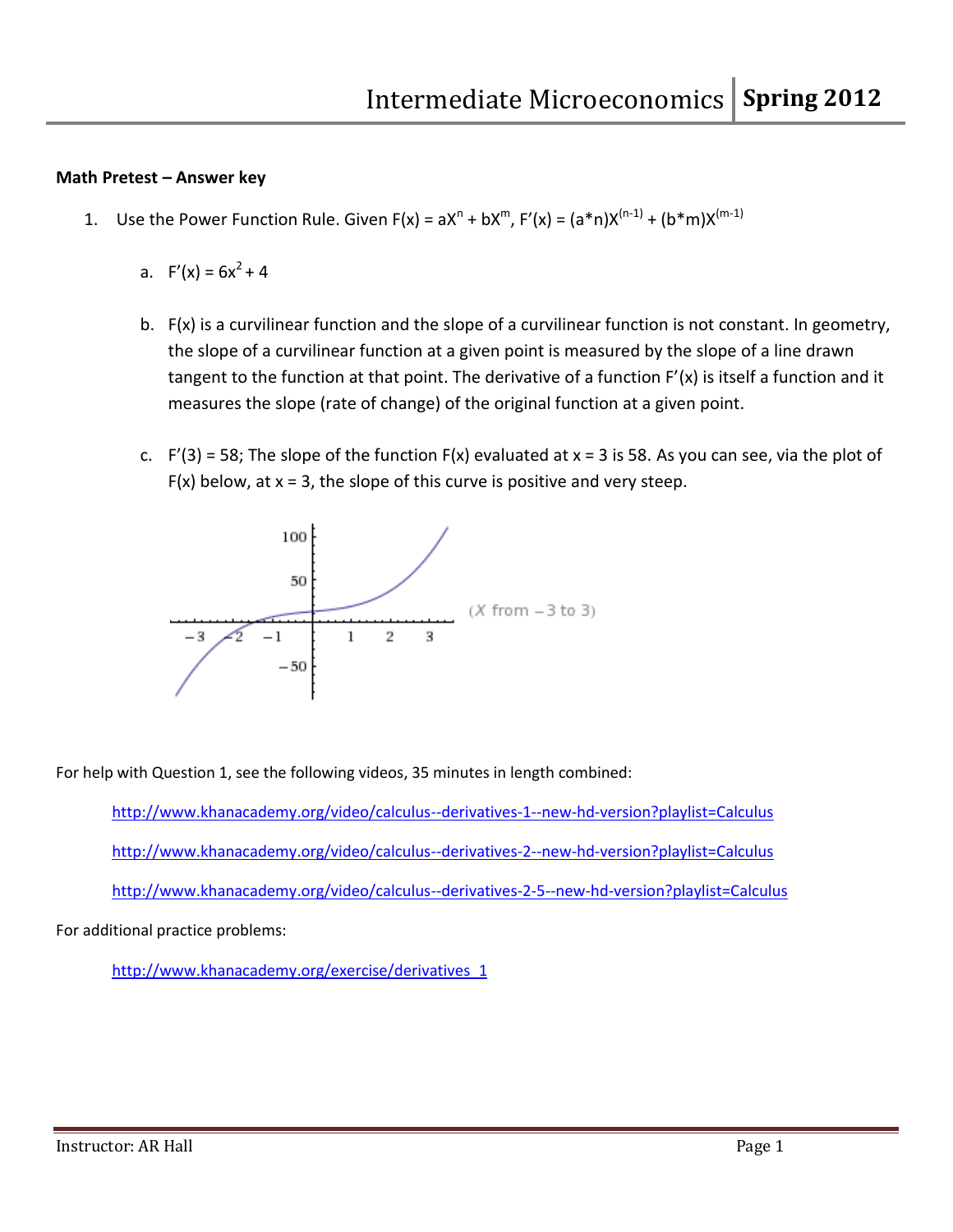## 2. Plot



The line starts at (0,0), the origin, and the slope of the function is always positive. The function increases rapidly at first, then continues to increase at a slower rate.

- 3. Using any method you choose (substitution, elimination, graphing) you should arrive at  $X = -1$ ,  $Y = 4$ .
	- a. Khan videos
		- i. There are 3 substitution method videos, the first can be found at this link
			- 1. [http://www.khanacademy.org/video/solving-systems-by-substitution-](http://www.khanacademy.org/video/solving-systems-by-substitution-1?playlist=Algebra%20I%20Worked%20Examples)[1?playlist=Algebra%20I%20Worked%20Examples](http://www.khanacademy.org/video/solving-systems-by-substitution-1?playlist=Algebra%20I%20Worked%20Examples)
		- ii. There are 3 elimination method videos, the first of which can be found at this link
			- 1. [http://www.khanacademy.org/video/solving-systems-by](http://www.khanacademy.org/video/solving-systems-by-elimination?playlist=Algebra%20I%20Worked%20Examples)[elimination?playlist=Algebra%20I%20Worked%20Examples](http://www.khanacademy.org/video/solving-systems-by-elimination?playlist=Algebra%20I%20Worked%20Examples)
		- iii. Solving systems of equations by graphing is not the most time effective method, for this class you should use one of the other two methods.
		- iv. Practice problems
			- 1. [http://www.khanacademy.org/exercise/systems\\_of\\_equations\\_with\\_substitution](http://www.khanacademy.org/exercise/systems_of_equations_with_substitution)
			- 2. http://www.khanacademy.org/exercise/systems of equations with elimination 0.5
- 4. If  $Z = Y$ , we can set the two equations equal to each other;  $2R + 7 = 40 R$ . From here we have one equation with one unknown, solve for R. You should get that  $R = 11$ .